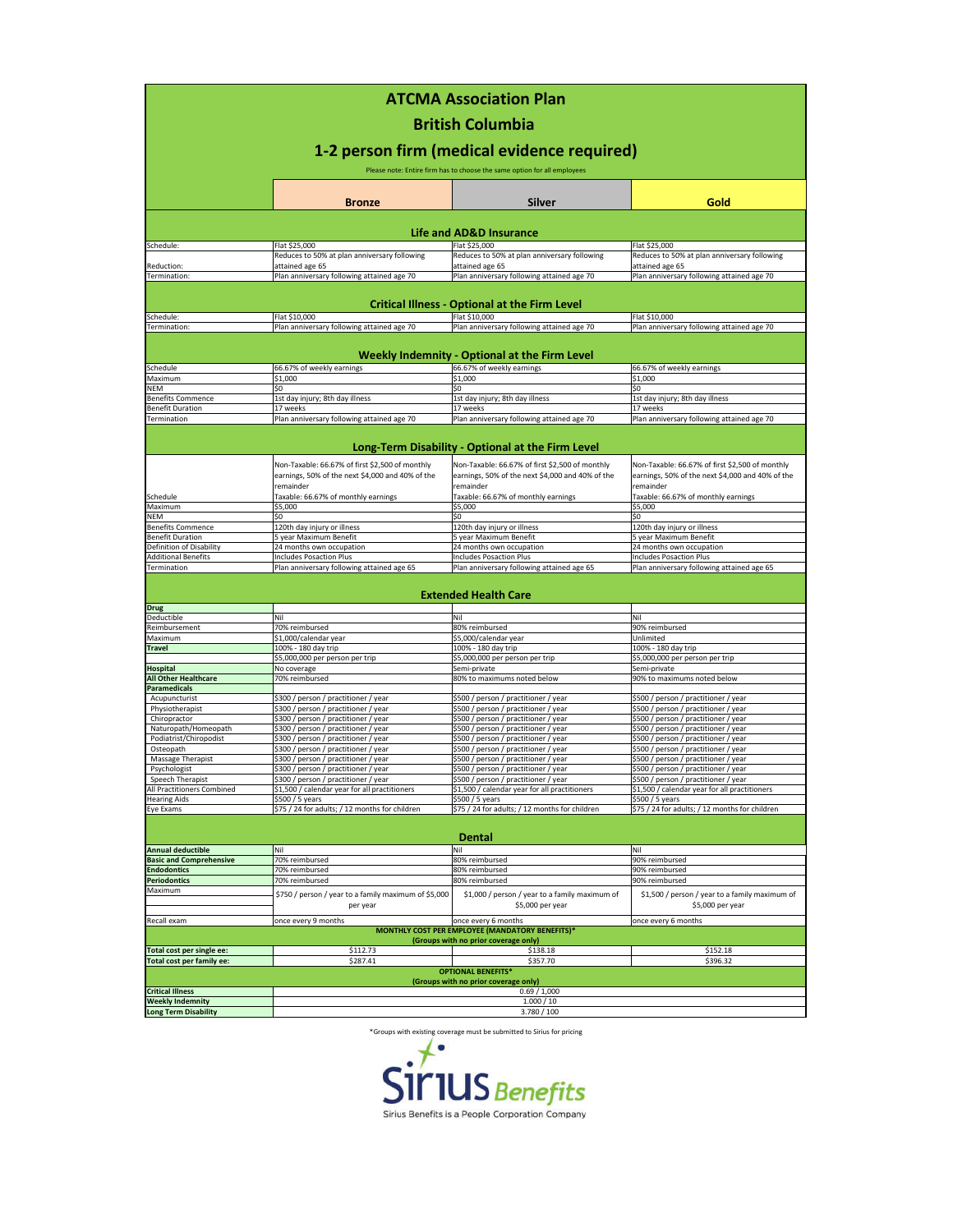| <b>ATCMA Association Plan</b>                                                              |                                                                                                                  |                                                                                                                  |                                                                                                                  |  |  |  |                                                                          |
|--------------------------------------------------------------------------------------------|------------------------------------------------------------------------------------------------------------------|------------------------------------------------------------------------------------------------------------------|------------------------------------------------------------------------------------------------------------------|--|--|--|--------------------------------------------------------------------------|
| <b>British Columbia</b><br>3-9 person firm                                                 |                                                                                                                  |                                                                                                                  |                                                                                                                  |  |  |  |                                                                          |
|                                                                                            |                                                                                                                  |                                                                                                                  |                                                                                                                  |  |  |  | Please note: Entire firm has to choose the same option for all employees |
|                                                                                            | <b>Bronze</b>                                                                                                    | Silver                                                                                                           | Gold                                                                                                             |  |  |  |                                                                          |
|                                                                                            |                                                                                                                  |                                                                                                                  |                                                                                                                  |  |  |  |                                                                          |
|                                                                                            | Flat \$25,000                                                                                                    | <b>Life and AD&amp;D Insurance</b><br>Flat \$25,000                                                              |                                                                                                                  |  |  |  |                                                                          |
| Schedule:                                                                                  | Reduces to 50% at plan anniversary following                                                                     | Reduces to 50% at plan anniversary following                                                                     | Flat \$25,000<br>Reduces to 50% at plan anniversary following                                                    |  |  |  |                                                                          |
| Reduction:                                                                                 | attained age 65                                                                                                  | attained age 65                                                                                                  | attained age 65                                                                                                  |  |  |  |                                                                          |
| Termination:                                                                               | Plan anniversary following attained age 70                                                                       | Plan anniversary following attained age 70                                                                       | Plan anniversary following attained age 70                                                                       |  |  |  |                                                                          |
| <b>Critical Illness - Optional at the Firm Level</b>                                       |                                                                                                                  |                                                                                                                  |                                                                                                                  |  |  |  |                                                                          |
| Schedule:                                                                                  | Flat \$10,000                                                                                                    | Flat \$10,000                                                                                                    | Flat \$10,000                                                                                                    |  |  |  |                                                                          |
| Termination:                                                                               | Plan anniversary following attained age 70                                                                       | Plan anniversary following attained age 70                                                                       | Plan anniversary following attained age 70                                                                       |  |  |  |                                                                          |
| Weekly Indemnity - Optional at the Firm Level                                              |                                                                                                                  |                                                                                                                  |                                                                                                                  |  |  |  |                                                                          |
| Schedule                                                                                   | 66.67% of weekly earnings                                                                                        | 66.67% of weekly earnings                                                                                        | 66.67% of weekly earnings                                                                                        |  |  |  |                                                                          |
| Maximum<br><b>NEM</b>                                                                      | \$1,000<br>\$600                                                                                                 | \$1,000<br>\$600                                                                                                 | \$1,000<br>\$600                                                                                                 |  |  |  |                                                                          |
| <b>Benefits Commence</b>                                                                   | 1st day injury; 8th day illness                                                                                  | 1st day injury; 8th day illness                                                                                  | 1st day injury; 8th day illness                                                                                  |  |  |  |                                                                          |
| <b>Benefit Duration</b>                                                                    | 17 weeks                                                                                                         | 17 weeks                                                                                                         | 17 weeks                                                                                                         |  |  |  |                                                                          |
| Termination                                                                                | Plan anniversary following attained age 70                                                                       | Plan anniversary following attained age 70                                                                       | Plan anniversary following attained age 70                                                                       |  |  |  |                                                                          |
| Long-Term Disability - Optional at the Firm Level                                          |                                                                                                                  |                                                                                                                  |                                                                                                                  |  |  |  |                                                                          |
|                                                                                            |                                                                                                                  |                                                                                                                  |                                                                                                                  |  |  |  |                                                                          |
|                                                                                            | Non-Taxable: 66.67% of first \$2,500 of monthly<br>earnings, 50% of the next \$4,000 and 40% of the<br>remainder | Non-Taxable: 66.67% of first \$2,500 of monthly<br>earnings, 50% of the next \$4,000 and 40% of the<br>remainder | Non-Taxable: 66.67% of first \$2,500 of monthly<br>earnings, 50% of the next \$4,000 and 40% of the<br>remainder |  |  |  |                                                                          |
| Schedule                                                                                   | Taxable: 66.67% of monthly earnings                                                                              | Taxable: 66.67% of monthly earnings                                                                              | Taxable: 66.67% of monthly earnings                                                                              |  |  |  |                                                                          |
| Maximum                                                                                    | \$5,000                                                                                                          | \$5,000                                                                                                          | \$5,000                                                                                                          |  |  |  |                                                                          |
| NEM                                                                                        | \$1,500                                                                                                          | \$1,500                                                                                                          | \$1,500                                                                                                          |  |  |  |                                                                          |
| <b>Benefits Commence</b><br>Benefit Duration                                               | 120th day injury or illness<br>5 year Maximum Benefit                                                            | 120th day injury or illness<br>5 year Maximum Benefit                                                            | 120th day injury or illness<br>5 year Maximum Benefit                                                            |  |  |  |                                                                          |
| Definition of Disability                                                                   | 24 months own occupation                                                                                         | 24 months own occupation                                                                                         | 24 months own occupation                                                                                         |  |  |  |                                                                          |
| <b>Additional Benefits</b>                                                                 | <b>Includes Posaction Plus</b>                                                                                   | <b>Includes Posaction Plus</b>                                                                                   | ncludes Posaction Plus                                                                                           |  |  |  |                                                                          |
| Termination                                                                                | Plan anniversary following attained age 65                                                                       | Plan anniversary following attained age 65                                                                       | Plan anniversary following attained age 65                                                                       |  |  |  |                                                                          |
|                                                                                            |                                                                                                                  | <b>Extended Health Care</b>                                                                                      |                                                                                                                  |  |  |  |                                                                          |
| <b>Drug</b>                                                                                |                                                                                                                  |                                                                                                                  |                                                                                                                  |  |  |  |                                                                          |
| Deductible                                                                                 | Nil                                                                                                              | Nil                                                                                                              | Nil                                                                                                              |  |  |  |                                                                          |
| Reimbursement<br>Maximum                                                                   | 70% reimbursed<br>\$1,000/calendar year                                                                          | 80% reimbursed<br>\$5,000/calendar year                                                                          | 90% reimbursed<br>Unlimited                                                                                      |  |  |  |                                                                          |
| <b>Travel</b>                                                                              | 100% - 180 day trip                                                                                              | 100% - 180 day trip                                                                                              | 100% - 180 day trip                                                                                              |  |  |  |                                                                          |
|                                                                                            | \$5,000,000 per person per trip                                                                                  | \$5,000,000 per person per trip                                                                                  | \$5,000,000 per person per trip                                                                                  |  |  |  |                                                                          |
| <b>Hospital</b>                                                                            | No coverage                                                                                                      | Semi-private                                                                                                     | Semi-private                                                                                                     |  |  |  |                                                                          |
| <b>All Other Healthcare</b><br>Paramedicals                                                | 70% reimbursed                                                                                                   | 80% to maximums noted below                                                                                      | 90% to maximums noted below                                                                                      |  |  |  |                                                                          |
| Acupuncturist                                                                              | \$300 / person / practitioner / year                                                                             | \$500 / person / practitioner / year                                                                             | \$500 / person / practitioner / year                                                                             |  |  |  |                                                                          |
| Physiotherapist                                                                            | \$300 / person / practitioner / year                                                                             | \$500 / person / practitioner / year                                                                             | \$500 / person / practitioner / year                                                                             |  |  |  |                                                                          |
| Chiropractor                                                                               | \$300 / person / practitioner / year                                                                             | \$500 / person / practitioner / year                                                                             | \$500 / person / practitioner / year                                                                             |  |  |  |                                                                          |
| Naturopath/Homeopath<br>Podiatrist/Chiropodist                                             | \$300 / person / practitioner / year<br>\$300 / person / practitioner / year                                     | \$500 / person / practitioner / year<br>\$500 / person / practitioner / year                                     | \$500 / person / practitioner / year<br>\$500 / person / practitioner / year                                     |  |  |  |                                                                          |
| Osteopath                                                                                  | \$300 / person / practitioner / year                                                                             | \$500 / person / practitioner / year                                                                             | \$500 / person / practitioner / year                                                                             |  |  |  |                                                                          |
| Massage Therapist                                                                          | \$300 / person / practitioner / year                                                                             | \$500 / person / practitioner / year                                                                             | \$500 / person / practitioner / year                                                                             |  |  |  |                                                                          |
| Psychologist                                                                               | \$300 / person / practitioner / year                                                                             | \$500 / person / practitioner / year                                                                             | \$500 / person / practitioner / year                                                                             |  |  |  |                                                                          |
| Speech Therapist                                                                           | \$300 / person / practitioner / year                                                                             | \$500 / person / practitioner / year                                                                             | \$500 / person / practitioner / year                                                                             |  |  |  |                                                                          |
| All Practitioners Combined<br><b>Hearing Aids</b>                                          | \$1,500 / calendar year for all practitioners<br>\$500 / 5 years                                                 | \$1,500 / calendar year for all practitioners<br>\$500 / 5 years                                                 | \$1,500 / calendar year for all practitioners<br>\$500 / 5 years                                                 |  |  |  |                                                                          |
| Eye Exams                                                                                  | \$75 / 24 for adults; / 12 months for children                                                                   | \$75 / 24 for adults; / 12 months for children                                                                   | \$75 / 24 for adults; / 12 months for children                                                                   |  |  |  |                                                                          |
| Vision                                                                                     | No coverage                                                                                                      | \$150 / 24 for adults; / 12 months for children                                                                  | \$250 / 24 for adults; / 12 months for children                                                                  |  |  |  |                                                                          |
| Dental                                                                                     |                                                                                                                  |                                                                                                                  |                                                                                                                  |  |  |  |                                                                          |
| <b>Annual deductible</b>                                                                   | Nil                                                                                                              | Nil                                                                                                              | Nil                                                                                                              |  |  |  |                                                                          |
| <b>Basic and Comprehensive</b>                                                             | 70% reimbursed                                                                                                   | 80% reimbursed                                                                                                   | 90% reimbursed                                                                                                   |  |  |  |                                                                          |
| <b>Endodontics</b>                                                                         | 70% reimbursed                                                                                                   | 80% reimbursed                                                                                                   | 90% reimbursed                                                                                                   |  |  |  |                                                                          |
| <b>Periodontics</b><br><b>Major</b>                                                        | 70% reimbursed<br>No coverage                                                                                    | 80% reimbursed<br>No coverage                                                                                    | 90% reimbursed<br>50% reimbursed                                                                                 |  |  |  |                                                                          |
| Maximum                                                                                    | \$750 / person / year to a family maximum of \$5,000<br>per year                                                 | \$1,000 / person / year to a family maximum of<br>\$5,000 per year                                               | \$1,500 / person / year to a family maximum of<br>\$5,000 per year for Basic and Major combined                  |  |  |  |                                                                          |
| Recall exam                                                                                | once every 9 months                                                                                              | once every 6 months                                                                                              | once every 6 months                                                                                              |  |  |  |                                                                          |
|                                                                                            |                                                                                                                  | <b>MONTHLY COST PER EMPLOYEE (MANDATORY BENEFITS)*</b>                                                           |                                                                                                                  |  |  |  |                                                                          |
|                                                                                            |                                                                                                                  | (Groups with no prior coverage only)                                                                             |                                                                                                                  |  |  |  |                                                                          |
| Total cost per single ee:                                                                  | \$92.67                                                                                                          | \$118.75                                                                                                         | \$145.96                                                                                                         |  |  |  |                                                                          |
| \$307.30<br>\$236.71<br>\$386.64<br>Total cost per family ee:<br><b>OPTIONAL BENEFITS*</b> |                                                                                                                  |                                                                                                                  |                                                                                                                  |  |  |  |                                                                          |
| (Groups with no prior coverage only)                                                       |                                                                                                                  |                                                                                                                  |                                                                                                                  |  |  |  |                                                                          |
| <b>Critical Illness</b>                                                                    | 0.69/1,000                                                                                                       |                                                                                                                  |                                                                                                                  |  |  |  |                                                                          |
| <b>Weekly Indemnity</b>                                                                    | 1.000 / 10                                                                                                       |                                                                                                                  |                                                                                                                  |  |  |  |                                                                          |
| <b>Long Term Disability</b>                                                                | 3.780 / 100                                                                                                      |                                                                                                                  |                                                                                                                  |  |  |  |                                                                          |